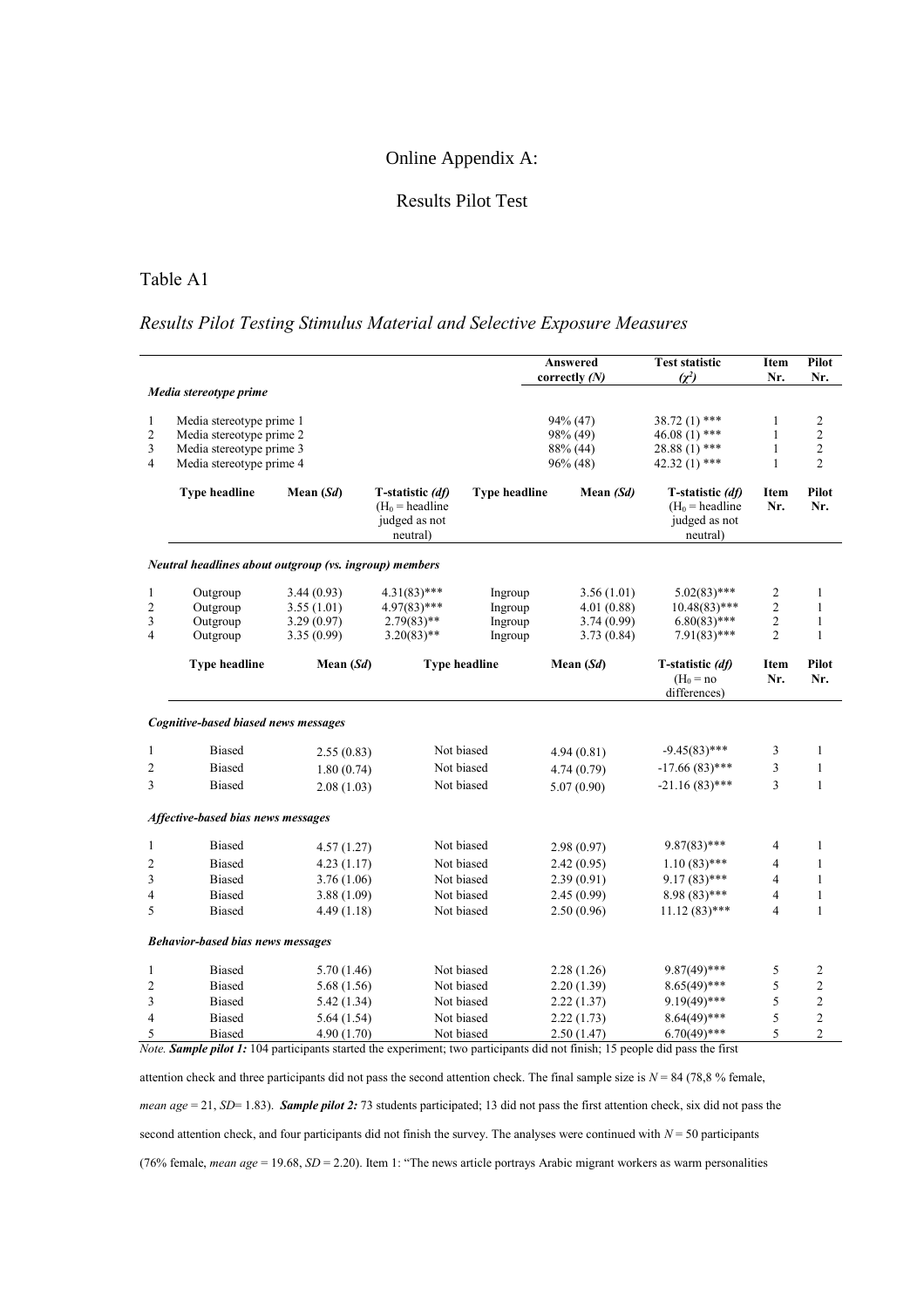(i.e., reliable, warm-hearted, sincere, honest)" (*1 = disagree, 2 = agree*). Item 2: "The following headline has a neutral tone" (1 = disagree fully, 6 = agree fully). Item 3: "The following headline describes Arab migrant workers in terms of warmth characteristics (i.e., as tolerant, warm, good-natured, sincere" (1 = disagree fully, 6 = agree fully). Item 4: "I find this news headline threatening." (*1 = disagree fully; 6 = agree fully*). Item 5: "This headline emphasizes behavior / measures that have adverse implications for Arab labor migrants." (*1 = disagree fully; 7 = agree fully*).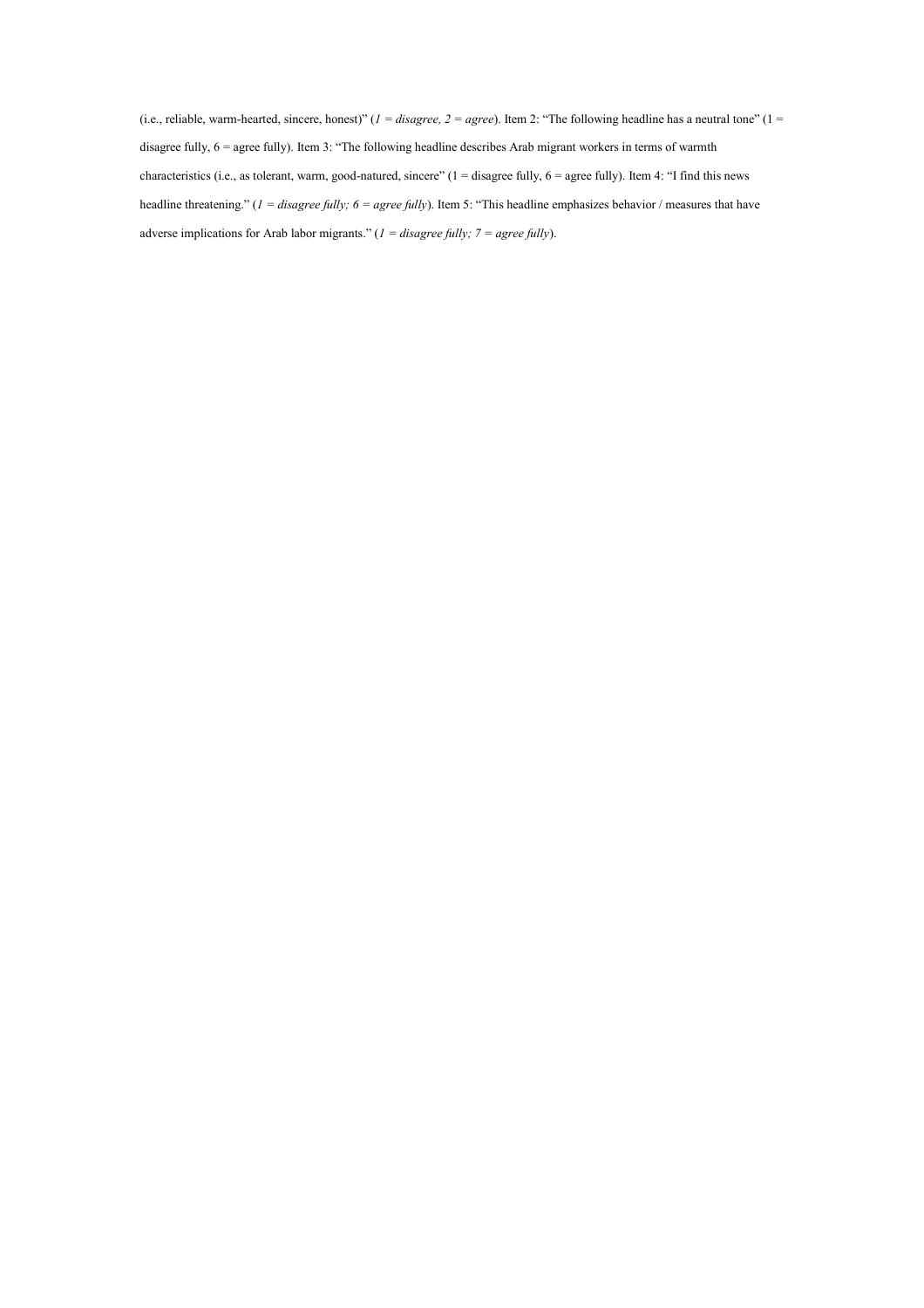# Online Appendix B:

# Stimulus Materials: Example Media Stereotype Prime Article

*The media stereotype primes were based on Dutch news articles, and modified for the purpose of this* 

*study. The example article is translated from Dutch to English.* 

#### **ARABIC MIGRANTS 'DIFFICULT EMPLOYEES'** AMSTERDAM - By our reporter

Due to negative experiences with immigrants in the workplace, employers are reluctant to hire Arabic migrant workers. Notably, employers do not complain about Arabic migrants' competencies, but rather about issues such as being late for work, requests for long holidays, and inconveniences related to the celebration of Ramadan.

Also, immigrants need more time to familiarize themselves with the unwritten rules of the Dutch corporate culture. This relates to the following questions: Is it clear how one is expected to communicate with their boss? Can one express criticism towards direct colleagues only, or also towards the supervisor? Will one honestly indicate when one does not have time or knowledge to do what is being asked?

#### **Fear of isolation**

Some employers indicate that they are also concerned that ethnic groups will form isolated cliques. "People from Moroccan descent tend to sit together and also speak their own language. They will act as a group within the group. And that is very difficult. As an employer you would like to have collegial employees who want to work together."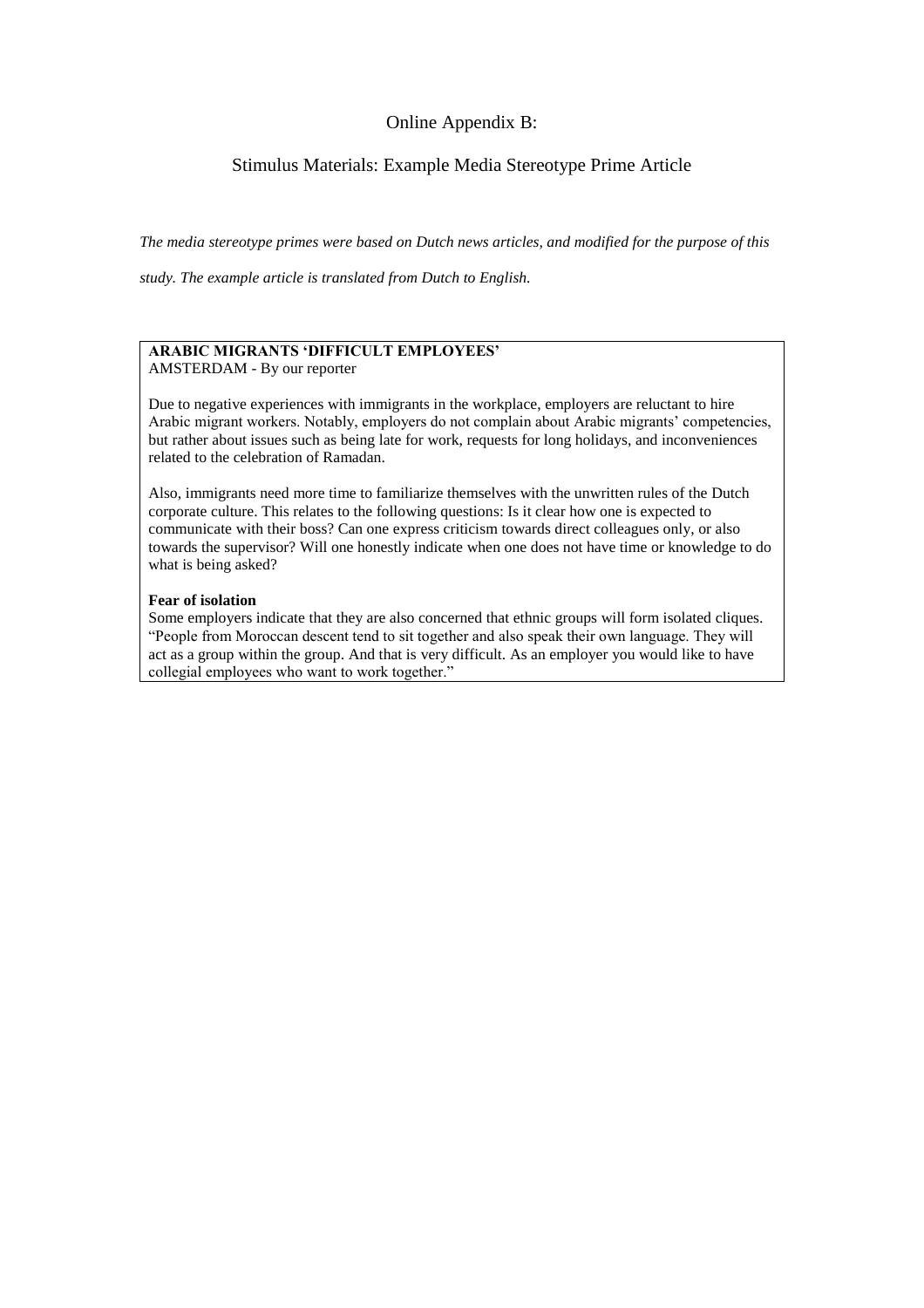## Online Appendix C:

## Headlines Used to Measure Selective Exposure

#### *Neutral news headlines about out-group (vs. in-group) members:*

- 1a. Legislation targeting the labour mobility of Arab migrants under discussion in parliament<sup>†</sup>
- 1b. Parliamentary questions on the labour mobility of native Dutch workers
- 2a. Trade union discusses labour rights of native Dutch workers
- 2b. Arab migrant workers' rights topic of debate at trade union†
- 3a. The number of employed Arab migrant workers on the labour market stabilizes<sup>†</sup>
- 3b. Employment rate native Dutch workers follows predicted trend
- 4a. Labour market policies regarding native Dutch workers topic of debate
- 4b. Policies targeting Arab migrant workers' labour market position discussed†

#### *Cognitive-based media bias:*

1a. Arab migrant workers appreciated for their reliability

- 1b. Criminality common problem among Arab migrant workers\*
- 2a. Low fraud rates among Arab migrant workers

2b. Arab migrant worker charged of embezzlement\*

3a. "The social skills of Arabic migrant workers less developed", concludes The Dutch Institute of Social Research\*

3b. Research shows that Arabic migrants are real team workers

#### *Affective-based bias:*

1a. Job seekers: "Arab migrant workers steal our jobs!"\*

- 1b. "Arab migrant workers much needed due to population aging" say workers.
- 2a. Arab migrant workers help fill labour shortages
- 2b. Do migrants take the jobs of native workers?\*
- 3a. Fear for tsunami of Arab migrant workers.\*
- 3b. More Arabic migrants good for employment.
- 4a. Unfair competition on the labor market due to immigration from Arabic countries\*
- 4b. Arabic migrant workers boost economy
- 5a. Arab migrant workers stimulate employment
- 5b. Labor market crowding due to Arab migrant workers\*

#### *Behavioral-based bias:*

- 1a. "We need to make it harder for Arab migrant workers to find employment"\*
- 1b. "New policies needed to help Arab labor migrants find work"
- 2a. The government intends to welcome more Arab labor migrants
- 2b. Plans presented in the parliament to expel Arab labor migrants\*
- 3a. "Punishing Arab migrant workers harder in case of violation"\*
- 3b. "Working towards equal opportunities for Arab labor migrants in the labor market"

4a. Companies actively engaged in reshaping application procedures: Equal assessment regardless of origin is needed

- 4b. Dutch jobseekers should have priority over Arab migrant workers in job applications\*
- 5a. Minister argues: "Decline social premiums Arab migrant workers"\*
- 5b. "Arab migrant workers deserve more financial support," State Secretary said

*† Indicates neutral news about outgroup members*

*\* Indicates biased news headlines.*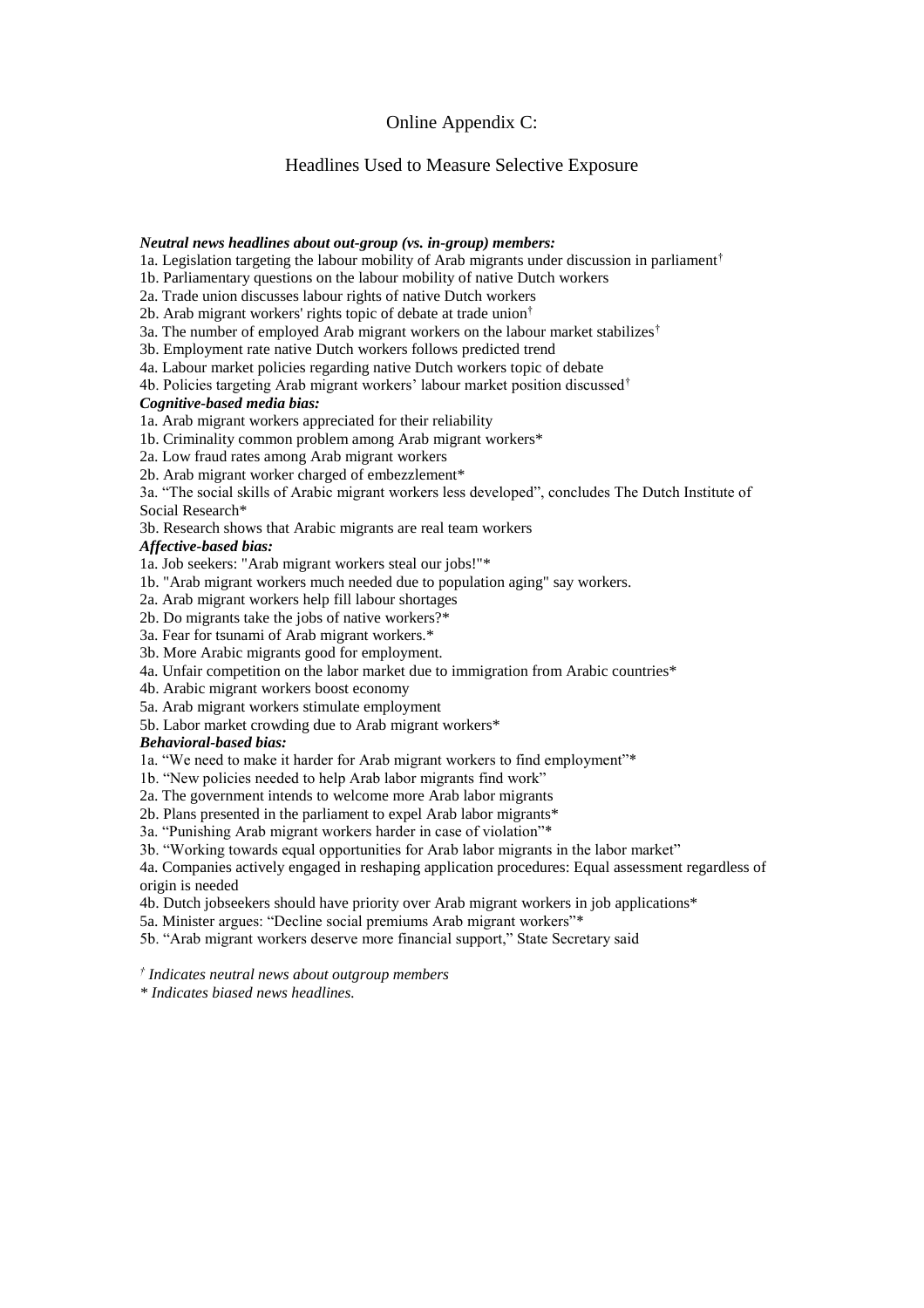# Online Appendix D:

# Items Used to Measure Prejudice Against Arabic Migrant Workers

## *Intergroup outcomes: prejudice against Arabic migrant workers.*

"Arabic migrant workers increase crime rates"

"Arabic migrant workers are generally good for the Dutch economy" [reverse coded]"

"Arabic migrant workers improve the Dutch society by bringing in new ideas and cultures" [reversed coded]

"The government spends too much money assisting Arabic migrant workers"